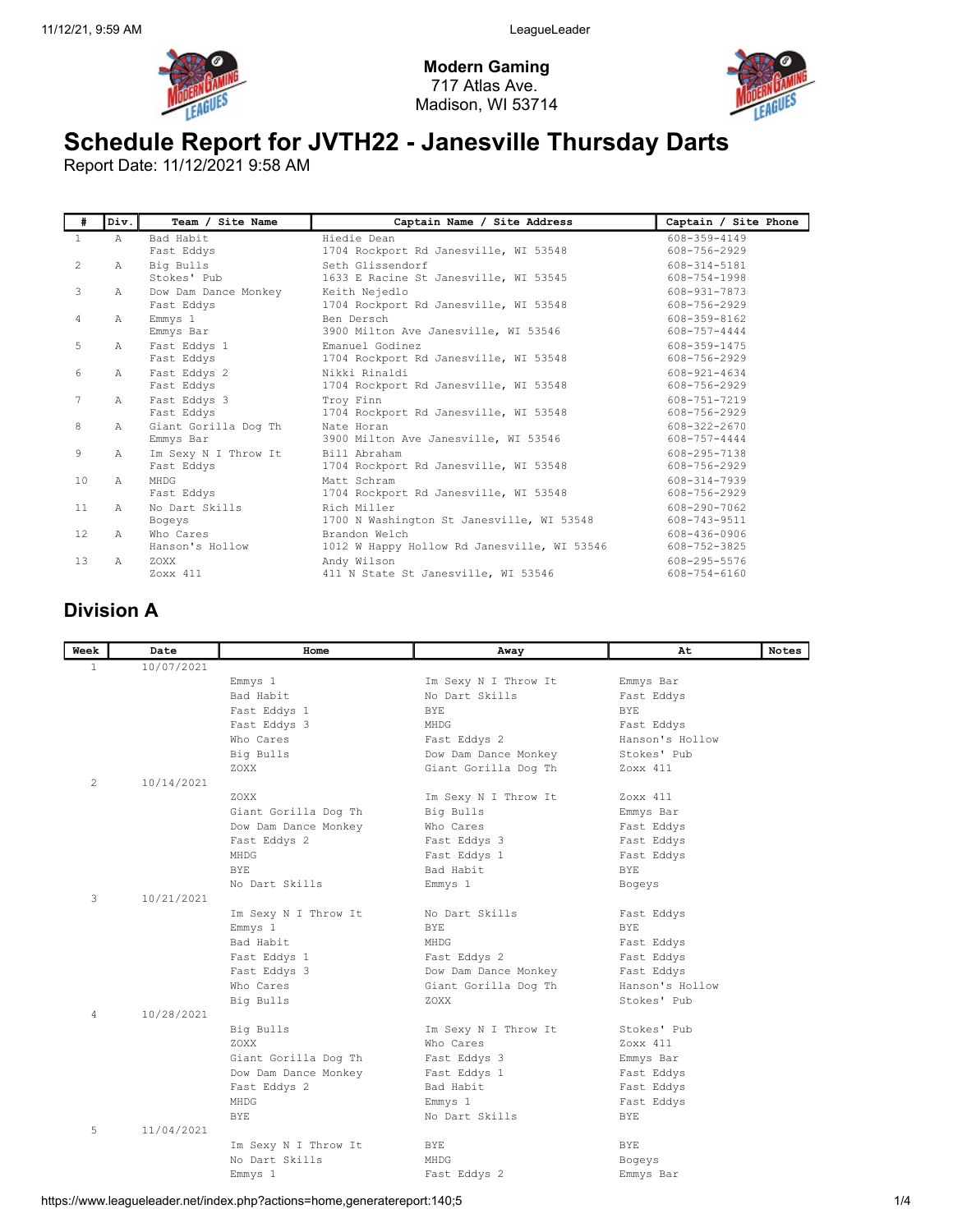## 11/12/21, 9:59 AM LeagueLeader

| Week | Date       | Home                 | Away                         | At                       | Notes |
|------|------------|----------------------|------------------------------|--------------------------|-------|
|      |            | Bad Habit            | Dow Dam Dance Monkey         | Fast Eddys               |       |
|      |            | Fast Eddys 1         | Giant Gorilla Dog Th         | Fast Eddys               |       |
|      |            | Fast Eddys 3         | ZOXX                         | Fast Eddys               |       |
|      |            | Who Cares            | Big Bulls                    | Hanson's Hollow          |       |
| 6    | 11/11/2021 |                      |                              |                          |       |
|      |            | Who Cares            | Im Sexy N I Throw It         | Hanson's Hollow          |       |
|      |            | Big Bulls            | Fast Eddys 3                 | Stokes' Pub              |       |
|      |            | ZOXX                 | Fast Eddys 1                 | Zoxx 411                 |       |
|      |            | Giant Gorilla Dog Th | Bad Habit                    | Emmys Bar                |       |
|      |            | Dow Dam Dance Monkey | Emmys 1                      | Fast Eddys               |       |
|      |            | Fast Eddys 2         | No Dart Skills               | Fast Eddys               |       |
|      |            | MHDG                 | <b>BYE</b>                   | BYE                      |       |
| 7    | 11/18/2021 |                      |                              |                          |       |
|      |            | Im Sexy N I Throw It | MHDG                         | Fast Eddys               |       |
|      |            | BYE                  | Fast Eddys 2                 | BYE                      |       |
|      |            | No Dart Skills       | Dow Dam Dance Monkey         | Bogeys                   |       |
|      |            | Emmys 1<br>Bad Habit | Giant Gorilla Dog Th<br>ZOXX | Emmys Bar                |       |
|      |            | Fast Eddys 1         | Big Bulls                    | Fast Eddys<br>Fast Eddys |       |
|      |            | Fast Eddys 3         | Who Cares                    | Fast Eddys               |       |
| 8    | 12/02/2021 |                      |                              |                          |       |
|      |            | Fast Eddys 3         | Im Sexy N I Throw It         | Fast Eddys               |       |
|      |            | Who Cares            | Fast Eddys 1                 | Hanson's Hollow          |       |
|      |            | Big Bulls            | Bad Habit                    | Stokes' Pub              |       |
|      |            | ZOXX                 | Emmys 1                      | Zoxx 411                 |       |
|      |            | Giant Gorilla Dog Th | No Dart Skills               | Emmys Bar                |       |
|      |            | Dow Dam Dance Monkey | BYE                          | BYE                      |       |
|      |            | Fast Eddys 2         | MHDG                         | Fast Eddys               |       |
| 9    | 12/09/2021 |                      |                              |                          |       |
|      |            | Im Sexy N I Throw It | Fast Eddys 2                 | Fast Eddys               |       |
|      |            | MHDG                 | Dow Dam Dance Monkey         | Fast Eddys               |       |
|      |            | <b>BYE</b>           | Giant Gorilla Dog Th         | BYE                      |       |
|      |            | No Dart Skills       | ZOXX                         | Bogeys                   |       |
|      |            | Emmys 1              | Big Bulls                    | Emmys Bar                |       |
|      |            | Bad Habit            | Who Cares                    | Fast Eddys               |       |
|      |            | Fast Eddys 1         | Fast Eddys 3                 | Fast Eddys               |       |
| 10   | 12/16/2021 |                      |                              |                          |       |
|      |            | Fast Eddys 1         | Im Sexy N I Throw It         | Fast Eddys               |       |
|      |            | Fast Eddys 3         | Bad Habit                    | Fast Eddys               |       |
|      |            | Who Cares            | Emmys 1                      | Hanson's Hollow          |       |
|      |            | Big Bulls            | No Dart Skills               | Stokes' Pub              |       |
|      |            | ZOXX                 | <b>BYE</b>                   | <b>BYE</b>               |       |
|      |            | Giant Gorilla Dog Th | MHDG                         | Emmys Bar                |       |
|      |            | Dow Dam Dance Monkey | Fast Eddys 2                 | Fast Eddys               |       |
| 11   | 1/06/2022  |                      |                              |                          |       |
|      |            | Im Sexy N I Throw It | Dow Dam Dance Monkey         | Fast Eddys               |       |
|      |            | Fast Eddys 2         | Giant Gorilla Dog Th         | Fast Eddys               |       |
|      |            | MHDG                 | ZOXX                         | Fast Eddys               |       |
|      |            | <b>BYE</b>           | Big Bulls                    | BYE                      |       |
|      |            | No Dart Skills       | Who Cares<br>Fast Eddys 3    | Bogeys                   |       |
|      |            | Emmys 1<br>Bad Habit | Fast Eddys 1                 | Emmys Bar                |       |
| 12   | 1/13/2022  |                      |                              | Fast Eddys               |       |
|      |            | Bad Habit            | Im Sexy N I Throw It         | Fast Eddys               |       |
|      |            | Fast Eddys 1         | Emmys 1                      | Fast Eddys               |       |
|      |            | Fast Eddys 3         | No Dart Skills               | Fast Eddys               |       |
|      |            | Who Cares            | <b>BYE</b>                   | BYE                      |       |
|      |            | Big Bulls            | MHDG                         | Stokes' Pub              |       |
|      |            | ZOXX                 | Fast Eddys 2                 | Zoxx 411                 |       |
|      |            | Giant Gorilla Dog Th | Dow Dam Dance Monkey         | Emmys Bar                |       |
| 13   | 1/20/2022  |                      |                              |                          |       |
|      |            | Im Sexy N I Throw It | Giant Gorilla Dog Th         | Fast Eddys               |       |
|      |            | Dow Dam Dance Monkey | ZOXX                         | Fast Eddys               |       |
|      |            | Fast Eddys 2         | Big Bulls                    | Fast Eddys               |       |
|      |            | MHDG                 | Who Cares                    | Fast Eddys               |       |
|      |            | BYE                  | Fast Eddys 3                 | BYE                      |       |
|      |            | No Dart Skills       | Fast Eddys 1                 | Bogeys                   |       |
|      |            | Emmys 1              | Bad Habit                    | Emmys Bar                |       |
| 14   | 1/27/2022  |                      |                              |                          |       |
|      |            | Im Sexy N I Throw It | Emmys 1                      | Fast Eddys               |       |
|      |            | No Dart Skills       | Bad Habit                    | Bogeys                   |       |
|      |            | BYE                  | Fast Eddys 1                 | BYE                      |       |
|      |            | MHDG                 | Fast Eddys 3                 | Fast Eddys               |       |
|      |            | Fast Eddys 2         | Who Cares                    | Fast Eddys               |       |
|      |            | Dow Dam Dance Monkey | Big Bulls                    | Fast Eddys               |       |
|      |            | Giant Gorilla Dog Th | ZOXX                         | Emmys Bar                |       |
| 15   | 2/03/2022  |                      |                              |                          |       |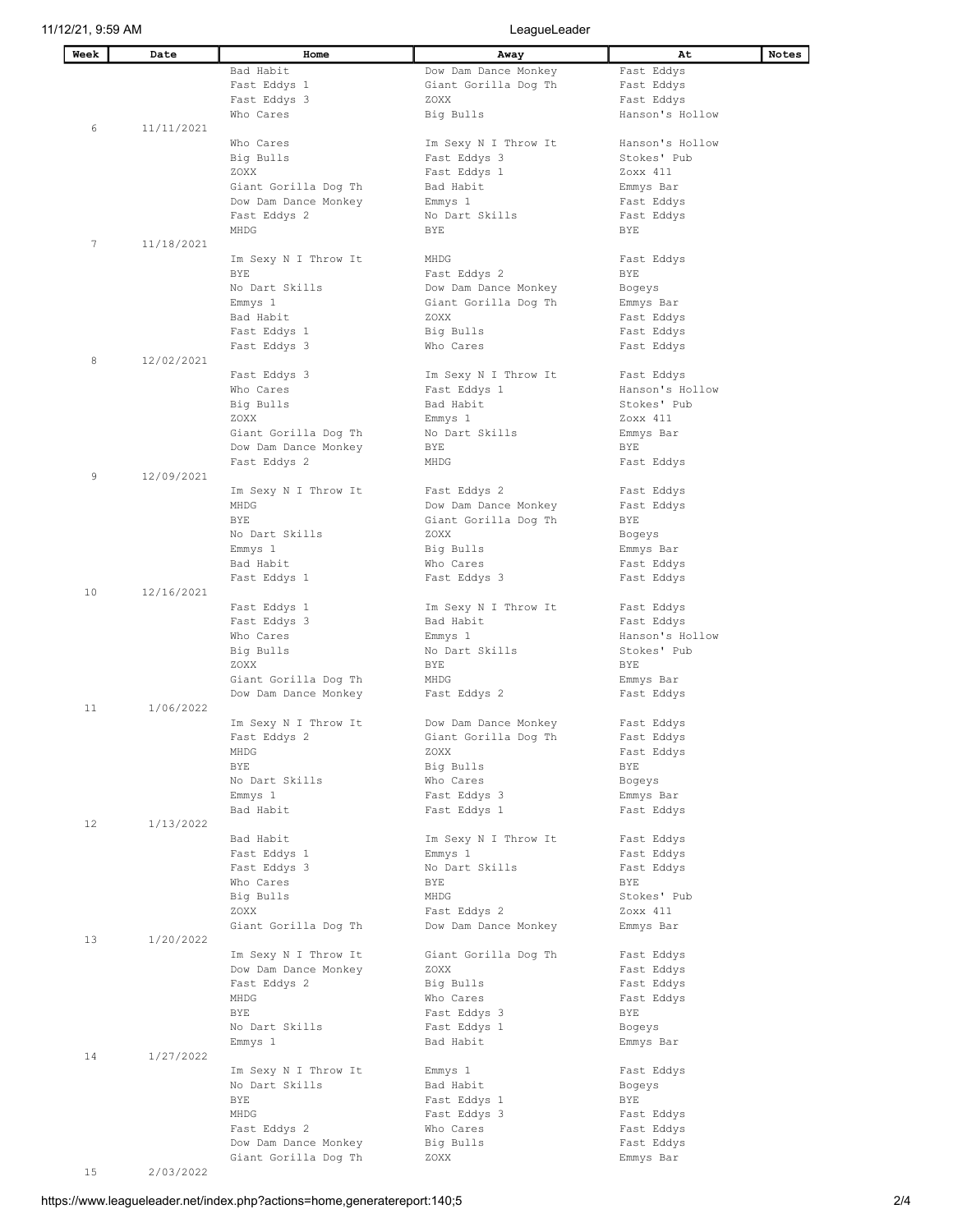| Week | Date      | Home                                 | Away                 | At                      | Notes |
|------|-----------|--------------------------------------|----------------------|-------------------------|-------|
|      |           | Im Sexy N I Throw It                 | ZOXX                 | Fast Eddys              |       |
|      |           | Big Bulls                            | Giant Gorilla Dog Th | Stokes' Pub             |       |
|      |           | Who Cares                            | Dow Dam Dance Monkey | Hanson's Hollow         |       |
|      |           | Fast Eddys 3                         | Fast Eddys 2         | Fast Eddys              |       |
|      |           | Fast Eddys 1                         | MHDG                 | Fast Eddys              |       |
|      |           | Bad Habit                            | <b>BYE</b>           | BYE                     |       |
|      |           | Emmys 1                              | No Dart Skills       | Emmys Bar               |       |
| 16   | 2/10/2022 |                                      |                      |                         |       |
|      |           | No Dart Skills                       | Im Sexy N I Throw It | Bogeys                  |       |
|      |           | <b>BYE</b>                           | Emmys 1              | BYE                     |       |
|      |           | MHDG                                 | Bad Habit            | Fast Eddys              |       |
|      |           | Fast Eddys 2                         | Fast Eddys 1         | Fast Eddys              |       |
|      |           | Dow Dam Dance Monkey                 | Fast Eddys 3         | Fast Eddys              |       |
|      |           | Giant Gorilla Dog Th                 | Who Cares            | Emmys Bar               |       |
|      |           | ZOXX                                 | Big Bulls            | Zoxx 411                |       |
| 17   | 2/17/2022 |                                      |                      |                         |       |
|      |           | Im Sexy N I Throw It                 | Big Bulls            | Fast Eddys              |       |
|      |           | Who Cares                            | ZOXX                 | Hanson's Hollow         |       |
|      |           | Fast Eddys 3                         | Giant Gorilla Dog Th | Fast Eddys              |       |
|      |           | Fast Eddys 1                         | Dow Dam Dance Monkey | Fast Eddys              |       |
|      |           | Bad Habit                            | Fast Eddys 2         | Fast Eddys              |       |
|      |           | Emmys 1                              | MHDG                 | Emmys Bar               |       |
|      |           | No Dart Skills                       | BYE                  | BYE                     |       |
| 18   | 2/24/2022 |                                      |                      |                         |       |
|      |           | BYE                                  | Im Sexy N I Throw It | BYE                     |       |
|      |           | MHDG                                 | No Dart Skills       | Fast Eddys              |       |
|      |           |                                      |                      |                         |       |
|      |           | Fast Eddys 2<br>Dow Dam Dance Monkey | Emmys 1<br>Bad Habit | Fast Eddys              |       |
|      |           |                                      |                      | Fast Eddys              |       |
|      |           | Giant Gorilla Dog Th                 | Fast Eddys 1         | Emmys Bar               |       |
|      |           | ZOXX                                 | Fast Eddys 3         | Zoxx 411<br>Stokes' Pub |       |
| 19   | 3/03/2022 | Big Bulls                            | Who Cares            |                         |       |
|      |           | Im Sexy N I Throw It                 | Who Cares            | Fast Eddys              |       |
|      |           | Fast Eddys 3                         | Big Bulls            | Fast Eddys              |       |
|      |           | Fast Eddys 1                         | ZOXX                 | Fast Eddys              |       |
|      |           | Bad Habit                            | Giant Gorilla Dog Th | Fast Eddys              |       |
|      |           | Emmys 1                              | Dow Dam Dance Monkey | Emmys Bar               |       |
|      |           | No Dart Skills                       | Fast Eddys 2         | Bogeys                  |       |
|      |           | <b>BYE</b>                           | MHDG                 | <b>BYE</b>              |       |
| 20   | 3/10/2022 |                                      |                      |                         |       |
|      |           | MHDG                                 | Im Sexy N I Throw It | Fast Eddys              |       |
|      |           | Fast Eddys 2                         | BYE                  | BYE                     |       |
|      |           | Dow Dam Dance Monkey                 | No Dart Skills       | Fast Eddys              |       |
|      |           | Giant Gorilla Dog Th                 | Emmys 1              | Emmys Bar               |       |
|      |           | ZOXX                                 | Bad Habit            | Zoxx 411                |       |
|      |           | Big Bulls                            | Fast Eddys 1         | Stokes' Pub             |       |
|      |           | Who Cares                            | Fast Eddys 3         | Hanson's Hollow         |       |
| 21   | 3/17/2022 |                                      |                      |                         |       |
|      |           | Im Sexy N I Throw It                 | Fast Eddys 3         | Fast Eddys              |       |
|      |           | Fast Eddys 1                         | Who Cares            | Fast Eddys              |       |
|      |           | Bad Habit                            | Big Bulls            | Fast Eddys              |       |
|      |           | Emmys 1                              | ZOXX                 | Emmys Bar               |       |
|      |           | No Dart Skills                       | Giant Gorilla Dog Th | Bogeys                  |       |
|      |           | BYE                                  | Dow Dam Dance Monkey | BYE                     |       |
|      |           | MHDG                                 | Fast Eddys 2         | Fast Eddys              |       |
| 22   | 3/24/2022 |                                      |                      |                         |       |
|      |           | Fast Eddys 2                         | Im Sexy N I Throw It | Fast Eddys              |       |
|      |           | Dow Dam Dance Monkey                 | MHDG                 | Fast Eddys              |       |
|      |           | Giant Gorilla Dog Th                 | <b>BYE</b>           | BYE                     |       |
|      |           | ZOXX                                 | No Dart Skills       | Zoxx 411                |       |
|      |           | Big Bulls                            | Emmys 1              | Stokes' Pub             |       |
|      |           | Who Cares                            | Bad Habit            | Hanson's Hollow         |       |
|      |           | Fast Eddys 3                         | Fast Eddys 1         | Fast Eddys              |       |
| 23   | 3/31/2022 |                                      |                      |                         |       |
|      |           | Im Sexy N I Throw It                 | Fast Eddys 1         | Fast Eddys              |       |
|      |           | Bad Habit                            | Fast Eddys 3         | Fast Eddys              |       |
|      |           | Emmys 1                              | Who Cares            | Emmys Bar               |       |
|      |           | No Dart Skills                       | Big Bulls            | Bogeys                  |       |
|      |           | BYE                                  | ZOXX                 | BYE                     |       |
|      |           | MHDG                                 | Giant Gorilla Dog Th | Fast Eddys              |       |
|      |           | Fast Eddys 2                         | Dow Dam Dance Monkey | Fast Eddys              |       |
| 24   | 4/07/2022 |                                      |                      |                         |       |
|      |           | Dow Dam Dance Monkey                 | Im Sexy N I Throw It | Fast Eddys              |       |
|      |           | Giant Gorilla Dog Th                 | Fast Eddys 2         | Emmys Bar               |       |
|      |           | ZOXX                                 | MHDG                 | Zoxx 411                |       |
|      |           | Big Bulls                            | BYE                  | BYE                     |       |
|      |           | Who Cares                            | No Dart Skills       | Hanson's Hollow         |       |